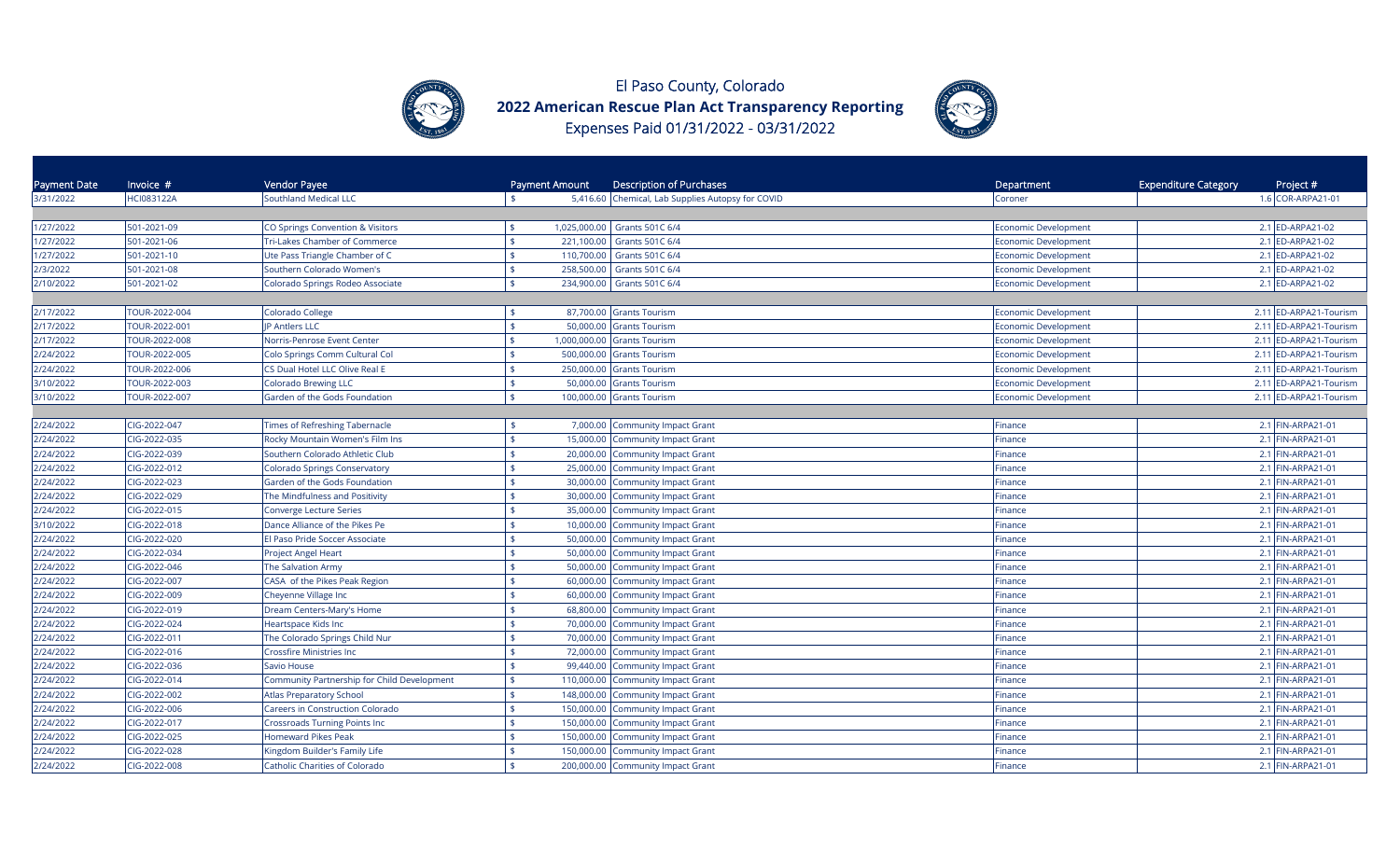



| <b>Payment Date</b> | Invoice #          | Vendor Payee                              | Payment Amount     | <b>Description of Purchases</b>             | Department                  | <b>Expenditure Category</b><br>Project # |
|---------------------|--------------------|-------------------------------------------|--------------------|---------------------------------------------|-----------------------------|------------------------------------------|
| 2/24/2022           | CIG-2022-022       | <b>Forge Evolution</b>                    |                    | 200,000.00 Community Impact Grant           | Finance                     | 2.1 FIN-ARPA21-01                        |
| 2/24/2022           | CIG-2022-010       | Children's Advocacy Center                |                    | 225,660.00 Community Impact Grant           | Finance                     | 2.1 FIN-ARPA21-01                        |
| 2/24/2022           | CIG-2022-038       | Solid Rock Community Development          |                    | 250,000.00 Community Impact Grant           | Finance                     | 2.1 FIN-ARPA21-01                        |
| 2/24/2022           | CIG-2022-031       | Mt Carmel Veterans Service Cen            | \$                 | 300,000.00 Community Impact Grant           | Finance                     | 2.1 FIN-ARPA21-01                        |
| 2/24/2022           | CIG-2022-030       | Mountain Springs Church                   |                    | 400,000.00 Community Impact Grant           | Finance                     | 2.1 FIN-ARPA21-01                        |
| 2/24/2022           | CIG-2022-037       | Silver Key Senior Services Inc            |                    | 400,000.00 Community Impact Grant           | Finance                     | 2.1 FIN-ARPA21-01                        |
| 2/24/2022           | CIG-2022-040       | <b>Springs Recovery Connection</b>        |                    | 400,000.00 Community Impact Grant           | Finance                     | 2.1 FIN-ARPA21-01                        |
| 2/24/2022           | CIG-2022-005       | Care & Share Food Bank Inc                |                    | 700,000.00 Community Impact Grant           | Finance                     | 2.1 FIN-ARPA21-01                        |
| 3/3/2022            | CIG-2022-043       | <b>TESSA</b>                              |                    | 84,200.00 Community Impact Grant            | Finance                     | 2.1 FIN-ARPA21-01                        |
| 3/3/2022            | CIG-2022-032       | National Alliance on Mental II            |                    | 154,580.00 Community Impact Grant           | Finance                     | 2.1 FIN-ARPA21-01                        |
| 3/3/2022            | CIG-2022-033       | Pikes Peak United Way                     |                    | 1,200,000.00 Community Impact Grant         | Finance                     | 2.1 FIN-ARPA21-01                        |
| 3/10/2022           | CIG-2022-048       | US Olympic & Paralympic Museum            | \$                 | 200,000.00 Community Impact Grant           | Finance                     | 2.1 FIN-ARPA21-01                        |
| 3/10/2022           | CIG-2022-027       | Joint Initiatives for Youth &             | \$                 | 300,000.00 Community Impact Grant           | Finance                     | 2.1 FIN-ARPA21-01                        |
| 3/10/2022           | CIG-2022-050       | University of Colorado-Colorado           | \$                 | 396,755.00 Community Impact Grant           | Finance                     | 2.1 FIN-ARPA21-01                        |
| 3/24/2022           | CIG-2022-042       | Suicide Prevention Partnership            | \$                 | 93,200.00 Community Impact Grant            | Finance                     | 2.1 FIN-ARPA21-01                        |
|                     |                    |                                           |                    |                                             |                             |                                          |
| 2/3/2022            | EPCOEM-08062020-70 | <b>Baker &amp; King Security Services</b> |                    | 5,040.00 Security for COVID Test Site       | <b>Emergency Management</b> | 1.2 OEM-ARPA21-01                        |
| 2/3/2022            | EPCOEM-08062020-71 | <b>Baker &amp; King Security Services</b> |                    | 5,040.00 Security for COVID Test Site       | <b>Emergency Management</b> | 1.2 OEM-ARPA21-01                        |
| 2/17/2022           | EPCOEM-08062020-72 | <b>Baker &amp; King Security Services</b> | \$                 | 5,040.00 Security for COVID Test Site       | <b>Emergency Management</b> | 1.2 OEM-ARPA21-01                        |
| 3/3/2022            | CHM042121          | Chapel Hills Realty LLC                   |                    | 5,000.00 COVID test site Rental space       | <b>Emergency Management</b> | 1.2 OEM-ARPA21-01                        |
| 3/10/2022           | EPCOEM-08062020-73 | <b>Baker &amp; King Security Services</b> |                    | 5,040.00 Security for COVID Test Site       | <b>Emergency Management</b> | 1.2 OEM-ARPA21-01                        |
| 3/10/2022           | EPCOEM-08062020-74 | <b>Baker &amp; King Security Services</b> |                    | 5,040.00 Security for COVID Test Site       | <b>Emergency Management</b> | 1.2 OEM-ARPA21-01                        |
| 3/10/2022           | EPCOEM-08062020-75 | Baker & King Security Services            |                    | 5,040.00 Security for COVID Test Site       | <b>Emergency Management</b> | 1.2 OEM-ARPA21-01                        |
| 3/10/2022           | EPCOEM-08062020-76 | Baker & King Security Services            |                    | 5,040.00 Security for COVID Test Site       | <b>Emergency Management</b> | 1.2 OEM-ARPA21-01                        |
| 3/10/2022           | 22020547           | <b>Zircon Container Company</b>           |                    | 210.00 Trash Services at COVID test site    | <b>Emergency Management</b> | 1.2 OEM-ARPA21-01                        |
| 3/10/2022           | 22020549           | <b>Zircon Container Company</b>           |                    | 290.00 Trash Services at COVID test site    | <b>Emergency Management</b> | 1.2 OEM-ARPA21-01                        |
| 3/10/2022           | 22020548           | <b>Zircon Container Company</b>           | $\mathbf{\hat{S}}$ | 1,310.00 Trash Services at COVID test site  | <b>Emergency Management</b> | 1.2 OEM-ARPA21-01                        |
| 3/17/2022           | EPCOEM-08062020-77 | <b>Baker &amp; King Security Services</b> | $\mathbf{\hat{S}}$ | 5,040.00 Security for COVID Test Site       | <b>Emergency Management</b> | 1.2 OEM-ARPA21-01                        |
| 3/17/2022           | 469581             | Bill's Equipment & Supply Inc             | $\ddot{\bm{\tau}}$ | 2,700.30 Generator for COVID Test site      | <b>Emergency Management</b> | 1.2 OEM-ARPA21-01                        |
| 3/17/2022           | 466659             | Bill's Equipment & Supply Inc             |                    | 4,503.05 Generator for COVID Test site      | <b>Emergency Management</b> | 1.2 OEM-ARPA21-01                        |
| 3/17/2022           | 114-12716253       | United Site Services Inc                  |                    | 296.19 Restroom Services at COVID test site | <b>Emergency Management</b> | 1.2 OEM-ARPA21-01                        |
| 3/17/2022           | 114-12706891       | United Site Services Inc                  |                    | 405.33 Restroom Services at COVID test site | <b>Emergency Management</b> | 1.2 OEM-ARPA21-01                        |
| 3/17/2022           | 114-12775678       | United Site Services Inc                  | 405.33             | Restroom Services at COVID test site        | <b>Emergency Management</b> | 1.2 OEM-ARPA21-01                        |
| 3/17/2022           | 4186315            | <b>Waste Connections of Colorado</b>      |                    | 115.52 Trash Services at COVID test site    | <b>Emergency Management</b> | 1.2 OEM-ARPA21-01                        |
| 3/17/2022           | 22030518           | <b>Zircon Container Company</b>           | 290.00             | Trash Services at COVID test site           | <b>Emergency Management</b> | 1.2 OEM-ARPA21-01                        |
| 3/24/2022           | EPCOEM-08062020-78 | Baker & King Security Services            |                    | 5,040.00 Security for COVID Test Site       | <b>Emergency Management</b> | 1.2 OEM-ARPA21-01                        |
| 3/24/2022           | 3012022            | Citadel Mall Realty LLC                   |                    | 1,500.00 COVID test site Rental space       | <b>Emergency Management</b> | 1.2 OEM-ARPA21-01                        |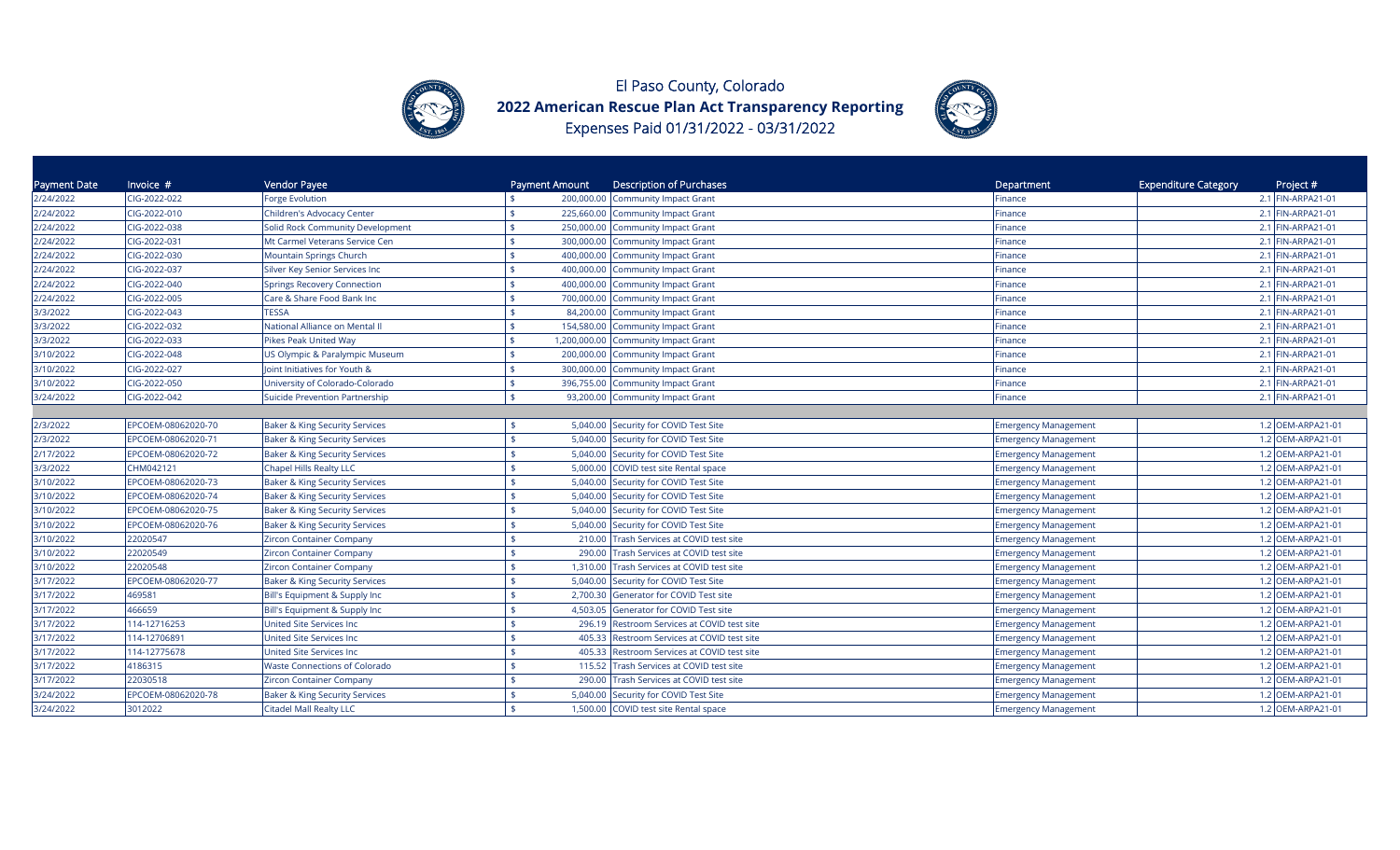



| Payment Date | Invoice $#$               | Vendor Payee                              | Payment Amount | <b>Description of Purchases</b>                                                        | Department                  | <b>Expenditure Category</b><br>Project # |
|--------------|---------------------------|-------------------------------------------|----------------|----------------------------------------------------------------------------------------|-----------------------------|------------------------------------------|
| 3/24/2022    | 22030516                  | Zircon Container Company                  |                | 210.00 Trash Services at COVID test site                                               | <b>Emergency Management</b> | 1.2 OEM-ARPA21-01                        |
| 3/31/2022    | EPCOEM-08062020-79        | <b>Baker &amp; King Security Services</b> |                | 5,040.00 Security for COVID Test Site                                                  | <b>Emergency Management</b> | 1.2 OEM-ARPA21-01                        |
| 3/31/2022    | 471610                    | Bill's Equipment & Supply Inc             |                | 101.70 Generator for COVID Test site                                                   | <b>Emergency Management</b> | 1.2 OEM-ARPA21-01                        |
| 3/31/2022    | 469868                    | Bill's Equipment & Supply Inc             |                | 2,825.00 Generator for COVID Test site                                                 | <b>Emergency Management</b> | 1.2 OEM-ARPA21-01                        |
| 3/31/2022    | 471613                    | Bill's Equipment & Supply Inc             |                | 2,825.00 Generator for COVID Test site                                                 | <b>Emergency Management</b> | 1.2 OEM-ARPA21-01                        |
| 1/31/2022    |                           | <b>Public Health</b>                      |                | 305,574.00 Public Health Support                                                       | <b>Public Health</b>        | 1.9 PH-ARPA21-01                         |
| 2/28/2022    |                           | <b>Public Health</b>                      |                | 305,574.00 Public Health Support                                                       | Public Health               | 1.9 PH-ARPA21-01                         |
| 3/31/2022    |                           | <b>Public Health</b>                      |                | 305,574.00 Public Health Support                                                       | <b>Public Health</b>        | 1.9 PH-ARPA21-01                         |
|              |                           |                                           |                |                                                                                        |                             |                                          |
| 2/17/2022    | 214430                    | Rocky Mountain Bottled Water L            |                | 32.45 Water Services Temp Workforce Site                                               | Pikes Peak Workforce Center | 2.7 PPWFC-ARPA21-01                      |
| 2/17/2022    | 221699                    | Rocky Mountain Bottled Water L            |                | 15.35 Water Services Temp Workforce Site                                               | Pikes Peak Workforce Center | 2.7 PPWFC-ARPA21-01                      |
| 2/17/2022    | 228562                    | Rocky Mountain Bottled Water L            |                | 6.00 Water Services Temp Workforce Site                                                | Pikes Peak Workforce Center | 2.7 PPWFC-ARPA21-01                      |
| 2/17/2022    | 276656652                 | Konica Minolta Business Solutions         |                | 141.51 Rental Office Equipment for Temp Workforce Site                                 | Pikes Peak Workforce Center | 2.7 PPWFC-ARPA21-01                      |
| 2/17/2022    | 4006641775                | Google Inc                                |                | 24.00 Subscriptions                                                                    | Pikes Peak Workforce Center | 2.7 PPWFC-ARPA21-01                      |
| 2/17/2022    | INV111203828              | Zoom Video Communications Inc             |                | 14.99 Subscriptions                                                                    | Pikes Peak Workforce Center | 2.7 PPWFC-ARPA21-01                      |
| 2/17/2022    | INV121475009              | Zoom Video Communications Inc             |                | 14.99 Subscriptions                                                                    | Pikes Peak Workforce Center | 2.7 PPWFC-ARPA21-01                      |
| 2/17/2022    | MC15114581                | Mailchimp                                 |                | 69.20 Subscriptions                                                                    | Pikes Peak Workforce Center | 2.7 PPWFC-ARPA21-01                      |
| 2/17/2022    | MC15352845                | Mailchimp                                 |                | 69.20 Subscriptions                                                                    | Pikes Peak Workforce Center | 2.7 PPWFC-ARPA21-01                      |
| 2/17/2022    | MC15591881                | Mailchimp                                 |                | 82.33 Subscriptions                                                                    | Pikes Peak Workforce Center | 2.7 PPWFC-ARPA21-01                      |
| 2/17/2022    | MC15629761                | Mailchimp                                 |                | 49.07 Subscriptions                                                                    | Pikes Peak Workforce Center | 2.7 PPWFC-ARPA21-01                      |
| 3/10/2022    | 199281                    | Rocky Mountain Bottled Water L            |                | 32.45 Water Services Temp Workforce Site                                               | Pikes Peak Workforce Center | 2.7 PPWFC-ARPA21-01                      |
| 3/10/2022    | 206438                    | Rocky Mountain Bottled Water L            |                | 32.45 Water Services Temp Workforce Site                                               | Pikes Peak Workforce Center | 2.7 PPWFC-ARPA21-01                      |
| 3/10/2022    | 213021                    | Rocky Mountain Bottled Water L            |                | 6.00 Water Services Temp Workforce Site                                                | Pikes Peak Workforce Center | 2.7 PPWFC-ARPA21-01                      |
| 3/10/2022    | 8000231829                | Shred-it USA LLC                          |                | 30.00 Shredding for Temp Workforce Site                                                | Pikes Peak Workforce Center | 2.7 PPWFC-ARPA21-01                      |
| 3/10/2022    | 8000285298                | Shred-it USA LLC                          |                | 60.00 Shredding for Temp Workforce Site                                                | Pikes Peak Workforce Center | 2.7 PPWFC-ARPA21-01                      |
| 3/10/2022    | 0675335489 10/13/21       | Colorado Springs Utilities                |                | 1,468.54 Billing 9/14/21-10/12/21 Utilities for Temp Workforce Site                    | Pikes Peak Workforce Center | 2.7 PPWFC-ARPA21-01                      |
| 3/10/2022    | 0675335489 11/12/21       | Colorado Springs Utilities                |                | 1,683.54 Billing 10/13/21-11/11/21 Utilities for Temp Workforce Site                   | Pikes Peak Workforce Center | 2.7 PPWFC-ARPA21-01                      |
| 3/10/2022    | 0675335489 12/15/21       | <b>Colorado Springs Utilities</b>         |                | 2,664.00 Billing 11/12/21-12/14/21 Utilities for Temp Workforce Site                   | Pikes Peak Workforce Center | 2.7 PPWFC-ARPA21-01                      |
| 3/10/2022    | 3086-8249-9817 10/02/21   | Google Inc                                |                | 24.00 Subscriptions                                                                    | Pikes Peak Workforce Center | 2.7 PPWFC-ARPA21-01                      |
| 3/10/2022    | 3086-8249-9817 12/02/21   | Google Inc                                |                | 49.42 Subscriptions                                                                    | Pikes Peak Workforce Center | 2.7 PPWFC-ARPA21-01                      |
| 3/10/2022    | 8497900012417923 10/14/21 | <b>Comcast Cable Communications L</b>     |                | 582.85 Billing 10/19/21-11/18/21 Telephone & Internet Services for Temp Workforce Site | Pikes Peak Workforce Center | 2.7 PPWFC-ARPA21-01                      |
| 3/10/2022    | 8497900012417923 11/14/21 | <b>Comcast Cable Communications L</b>     |                | 582.85 Billing 11/19/21-12/18/21 Telephone & Internet Services for Temp Workforce Site | Pikes Peak Workforce Center | 2.7 PPWFC-ARPA21-01                      |
| 3/10/2022    | 8497900012417923 12/14/21 | <b>Comcast Cable Communications L</b>     |                | 582.85 Billing 12/19/21-1/18/22 Telephone & Internet Services for Temp Workforce Site  | Pikes Peak Workforce Center | 2.7 PPWFC-ARPA21-01                      |
| 3/17/2022    | 453287                    | Advantage Security Inc                    |                | 4,809.30 Security for Temp Workforce Site                                              | Pikes Peak Workforce Center | 2.7 PPWFC-ARPA21-01                      |
| 3/17/2022    | CS71515                   | Arrow Moving & Storage Co Inc             | 3,095.00       | Moving Service to close COVID Temp Location                                            | Pikes Peak Workforce Center | 2.7 PPWFC-ARPA21-01                      |
| 3/17/2022    | INV116453694              | Zoom Video Communications Inc             |                | 14.99 Subscriptions                                                                    | Pikes Peak Workforce Center | 2.7 PPWFC-ARPA21-01                      |
| 3/24/2022    | 4791                      | <b>Goodwill Staffing</b>                  |                | 504.53 Temp Contracted Services for Temp Workforce Site                                | Pikes Peak Workforce Center | 2.7 PPWFC-ARPA21-01                      |
| 3/31/2022    | 4395                      | <b>Goodwill Staffing</b>                  |                | 763.25 Temp Contracted Services for Temp Workforce Site                                | Pikes Peak Workforce Center | 2.7 PPWFC-ARPA21-01                      |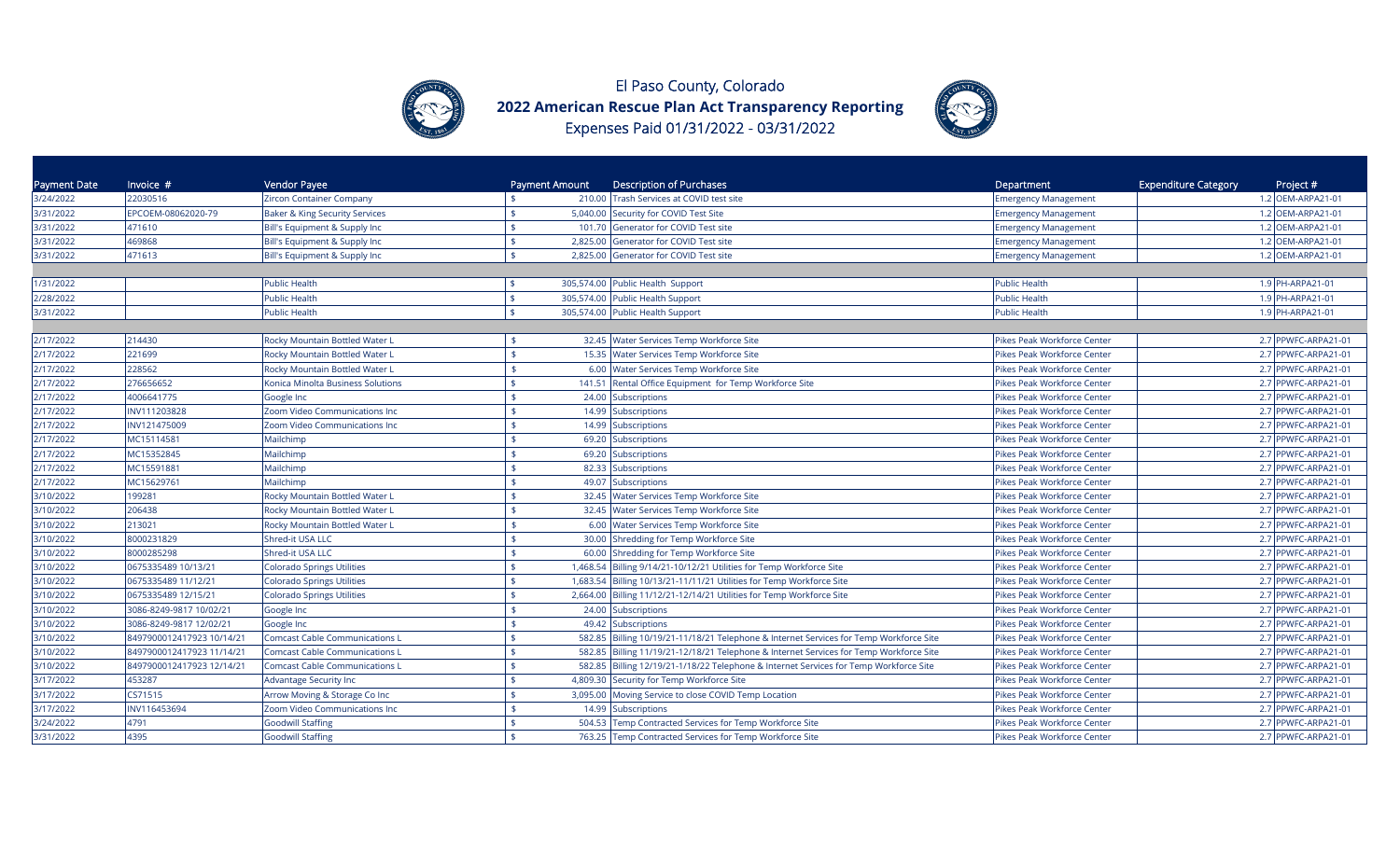



| <b>Payment Date</b> | Invoice #             | Vendor Payee                      | Payment Amount               | <b>Description of Purchases</b>                                                               | Department                        | <b>Expenditure Category</b> | Project #            |
|---------------------|-----------------------|-----------------------------------|------------------------------|-----------------------------------------------------------------------------------------------|-----------------------------------|-----------------------------|----------------------|
| 3/31/2022           | 3086-8249-9817 2/1/22 | Google Inc                        |                              | 51.18 Subscriptions                                                                           | Pikes Peak Workforce Center       |                             | 2.7 PPWFC-ARPA21-01  |
| 3/31/2022           | INV126298948          | Zoom Video Communications Inc     |                              | 14.99 Subscriptions                                                                           | Pikes Peak Workforce Center       |                             | 2.7 PPWFC-ARPA21-01  |
| 3/31/2022           | INV131656735          | Zoom Video Communications Inc     | $\mathbf{F}$                 | 14.99 Subscriptions                                                                           | Pikes Peak Workforce Center       |                             | 2.7 PPWFC-ARPA21-01  |
| 3/31/2022           | INV136602837          | Zoom Video Communications Inc     |                              | 14.99 Subscriptions                                                                           | Pikes Peak Workforce Center       |                             | 2.7 PPWFC-ARPA21-01  |
| 3/31/2022           | MC16058465            | Mailchimp                         |                              | 131.41 Subscriptions                                                                          | Pikes Peak Workforce Center       |                             | 2.7 PPWFC-ARPA21-01  |
| 3/31/2022           | OS8928                | City of Colorado Springs Office   | $\mathbf{\$}$                | 28.00 Other Professional Services                                                             | Pikes Peak Workforce Center       |                             | 2.7 PPWFC-ARPA21-01  |
|                     |                       |                                   |                              |                                                                                               |                                   |                             |                      |
| 1/27/2022           | SBDC-010122           | <b>Murray Security Services</b>   |                              | 4,798.00 Support Community Small Business Purchase of Laptops for training on Covid19 Support | <b>Small Business Development</b> |                             | 2.9 SBDC-ARPA21-01   |
| 3/3/2022            | 3328522               | <b>Techsoup Global</b>            | $\mathbf{\$}$                | 44.00 Subscriptions                                                                           | <b>Small Business Development</b> |                             | 2.9 SBDC-ARPA21-01   |
| 3/3/2022            | 3333403               | <b>Techsoup Global</b>            | $\ddot{\bm{\zeta}}$          | 360.00 Subscriptions                                                                          | <b>Small Business Development</b> |                             | 2.9 SBDC-ARPA21-01   |
| 3/3/2022            | 502062-1/13/2022      | Squarespace Inc                   |                              | 540.00 Subscriptions                                                                          | <b>Small Business Development</b> |                             | 2.9 SBDC-ARPA21-01   |
| 3/10/2022           | 322001                | The New Falcon Herald Newspaper   | $\ddot{\bm{\tau}}$           | 2,300.00 Advertising                                                                          | <b>Small Business Development</b> |                             | 2.9 SBDC-ARPA21-01   |
| 3/17/2022           | 44562                 | Mackenzie Maltby Tamayo LLC       | 5,400.00                     | Contracted Services ARPASBDC                                                                  | <b>Small Business Development</b> |                             | 2.9 SBDC-ARPA21-01   |
| 3/31/2022           | 722                   | <b>Gold Stripe Consulting LLC</b> | 150.00<br>$\ddot{\bm{\tau}}$ | <b>Contracted Services ARPASBDC</b>                                                           | <b>Small Business Development</b> |                             | 2.9 SBDC-ARPA21-01   |
| 3/31/2022           | 1025                  | Athena Coaching & Consulting      | \$                           | 75.00 Contracted Services ARPASBDC                                                            | <b>Small Business Development</b> |                             | 2.9 SBDC-ARPA21-01   |
| 3/31/2022           | 44593                 | <b>CArc Enterprises LLC</b>       | $\ddot{\bm{\zeta}}$          | 750.00 Contracted Services ARPASBDC                                                           | <b>Small Business Development</b> |                             | 2.9 SBDC-ARPA21-01   |
|                     |                       |                                   |                              |                                                                                               |                                   |                             |                      |
| 1/3/2022            | 654                   | <b>Health Quest Medical Inc</b>   | \$                           | 2,600.00 Administer COVID Tests                                                               | Sheriff                           |                             | 1.2 SHR-ARPA21-01    |
| 1/10/2022           | 655                   | <b>Health Quest Medical Inc</b>   | \$                           | 2,600.00 Administer COVID Tests                                                               | Sheriff                           |                             | 1.2 SHR-ARPA21-01    |
| 1/17/2022           | 656                   | <b>Health Quest Medical Inc</b>   | 2,600.00                     | <b>Administer COVID Tests</b>                                                                 | Sheriff                           |                             | 1.2 SHR-ARPA21-01    |
| 1/24/2022           | 662                   | <b>Health Quest Medical Inc</b>   | \$                           | 2,600.00 Administer COVID Tests                                                               | Sheriff                           |                             | 1.2 SHR-ARPA21-01    |
| 1/31/2022           | 657                   | <b>Health Quest Medical Inc</b>   |                              | 2,600.00 Administer COVID Tests                                                               | Sheriff                           |                             | 1.2 SHR-ARPA21-01    |
| 2/7/2022            | 658                   | <b>Health Quest Medical Inc</b>   |                              | 2,600.00 Administer COVID Tests                                                               | Sheriff                           |                             | 1.2 SHR-ARPA21-01    |
| 2/14/2022           | 659                   | <b>Health Quest Medical Inc</b>   |                              | 2,600.00 Administer COVID Tests                                                               | Sheriff                           |                             | 1.2 SHR-ARPA21-01    |
| 2/21/2022           | 660                   | <b>Health Quest Medical Inc</b>   | $\mathbf{\hat{S}}$           | 2,600.00 Administer COVID Tests                                                               | Sheriff                           |                             | 1.2 SHR-ARPA21-01    |
| 2/28/2022           | 661                   | <b>Health Quest Medical Inc</b>   | $\triangle$                  | 2,600.00 Administer COVID Tests                                                               | Sheriff                           |                             | 1.2 SHR-ARPA21-01    |
|                     |                       |                                   |                              |                                                                                               |                                   |                             |                      |
| 1/31/2022           |                       | <b>Employee Salaries</b>          |                              | 378,895.43 FMLA for Personnel affected by COVID19 Jan 2022                                    | <b>Administration Support</b>     |                             | 1.9 ADM-ARPA21-03-PR |
| 3/31/2022           |                       | <b>Employee Salaries</b>          | \$                           | 24,969.76 FMLA for Personnel affected by COVID19 Mar-2022                                     | <b>Administration Support</b>     |                             | 1.9 ADM-ARPA21-03-PR |
| 2/28//2022          |                       | <b>Employee Salaries</b>          |                              | 103,474.90 FMLA for Personnel affected by COVID19 Feb-2022                                    | <b>Administration Support</b>     |                             | 1.9 ADM-ARPA21-03-PR |
| 1/31/2022           |                       | <b>Employee Salaries</b>          | 18,850.68                    | <b>Economic Development</b>                                                                   | <b>Economic Development</b>       |                             | 3.2 FIN-ARPA21-02    |
| 1/31/2022           |                       | <b>Employee Salaries</b>          | 17,824.52                    | <b>Grant Manager / PIO</b>                                                                    | <b>Administration Support</b>     |                             | 3.2 FIN-ARPA21-02    |
| 3/31/2022           |                       | <b>Employee Salaries</b>          | \$<br>11,776.46              | <b>Economic Development</b>                                                                   | <b>Economic Development</b>       |                             | 3.2 FIN-ARPA21-02    |
| 3/31/2022           |                       | <b>Employee Salaries</b>          |                              | 18,063.65 Grant Manager / PIO                                                                 | <b>Administration Support</b>     |                             | 3.2 FIN-ARPA21-02    |
| 2/28//2022          |                       | <b>Employee Salaries</b>          | 4,480.78                     | Economic Development                                                                          | <b>Economic Development</b>       |                             | 3.2 FIN-ARPA21-02    |
| 2/28//2022          |                       | <b>Employee Salaries</b>          | \$                           | 18,063.65 Grant Manager / PIO                                                                 | <b>Administration Support</b>     |                             | 3.2 FIN-ARPA21-02    |
| 1/31/2022           |                       | <b>Employee Salaries</b>          | 17,397.79                    | Personnel PPWFC Employment Support Services Jan 2022                                          | <b>PPWFC</b>                      |                             | 2.7 PPWFC-ARPA21-01  |
| 2/28/2022           |                       | <b>Employee Salaries</b>          | $\frac{4}{5}$                | 9,334.94 Personnel PPWFC Employment Support Services Feb-2022                                 | <b>PPWFC</b>                      |                             | 2.7 PPWFC-ARPA21-01  |
| 3/31/2022           |                       | <b>Employee Salaries</b>          |                              | 16,478.07 Personnel PPWFC Employment Support Services Mar-2022                                | <b>PPWFC</b>                      |                             | 2.7 PPWFC-ARPA21-01  |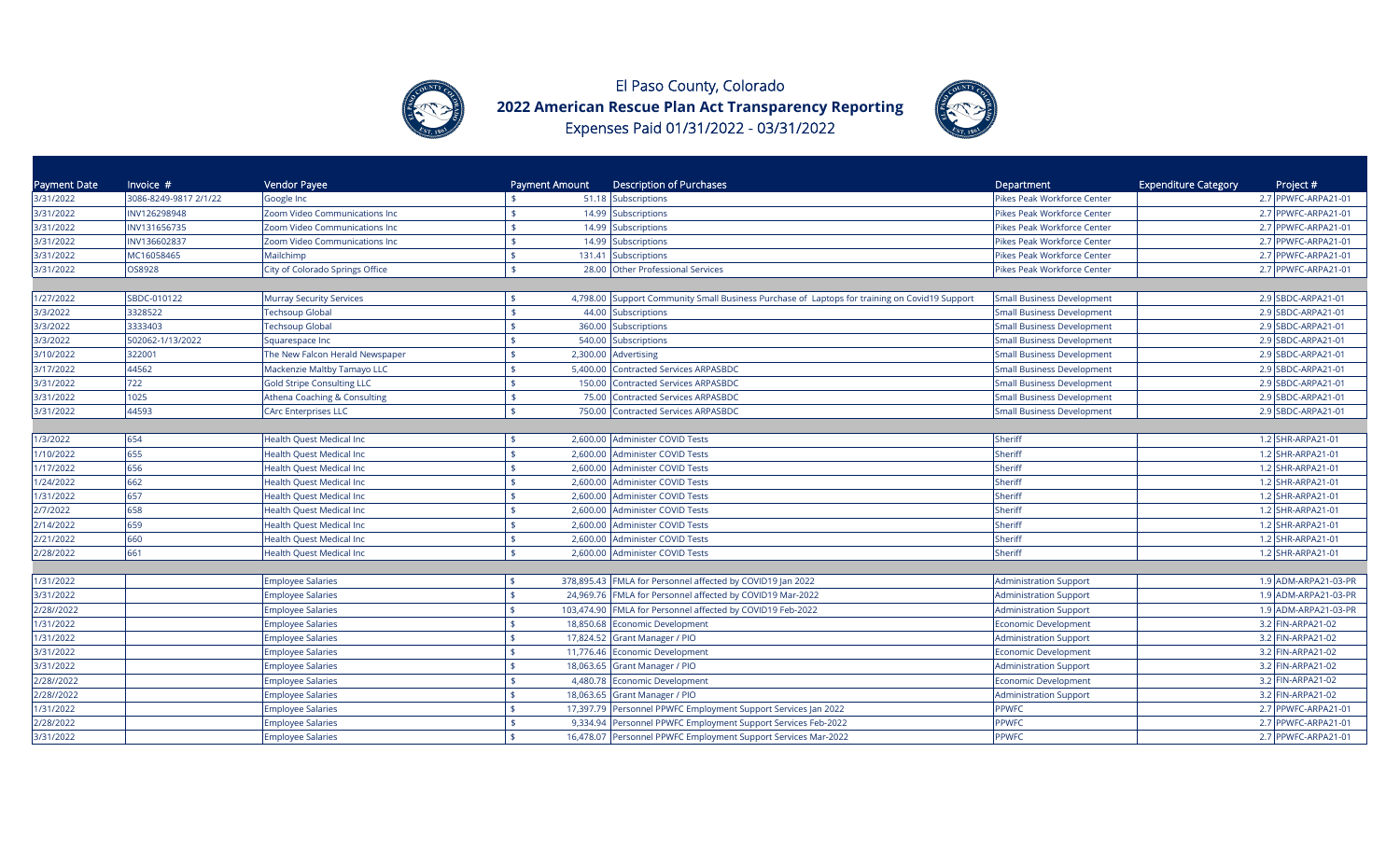



| <b>Payment Date</b> | Invoice $#$ | Vendor Payee             |  | Payment Amount Description of Purchases                    | Department                 | <b>Expenditure Category</b> | Project #            |
|---------------------|-------------|--------------------------|--|------------------------------------------------------------|----------------------------|-----------------------------|----------------------|
| 1/31/2022           |             | <b>Employee Salaries</b> |  | 2,986.19 Personnel for Small Business Development Jan 2021 | Small Business Dev. Center |                             | 2.13 SBDC-ARPA21-01  |
| 2/28/2022           |             | <b>Employee Salaries</b> |  | 1,515.28 Personnel for Small Business Development Feb-2022 | Small Business Dev. Center |                             | 2.13 SBDC-ARPA21-01  |
| 3/31/2022           |             | <b>Employee Salaries</b> |  | 3,030.56 Personnel for Small Business Development Mar-2022 | Small Business Dev. Center |                             | 2.13 SBDC-ARPA21-01  |
| 1/31/2022           |             | <b>Employee Salaries</b> |  | 532,276.12 Payroll - Detention Center/Jail Jan 2022        |                            |                             | 1.9 SHR-ARPA21-01-PR |
| 2/28/2022           |             | <b>Employee Salaries</b> |  | 513,318.66 Payroll - Detention Center/Jail Feb-2022        | <b>Sherin</b>              |                             | 1.9 SHR-ARPA21-01-PR |
| 3/31/2022           |             | <b>Employee Salaries</b> |  | 505,548.04 Payroll - Detention Center/Jail Mar-2022        | <b>I</b> Sherif            |                             | 1.9 SHR-ARPA21-01-PR |



EL PASO COUNTY, COLORADO AMERICAN RESCUE PLAN ACT TRANSPARENCY REPORTING